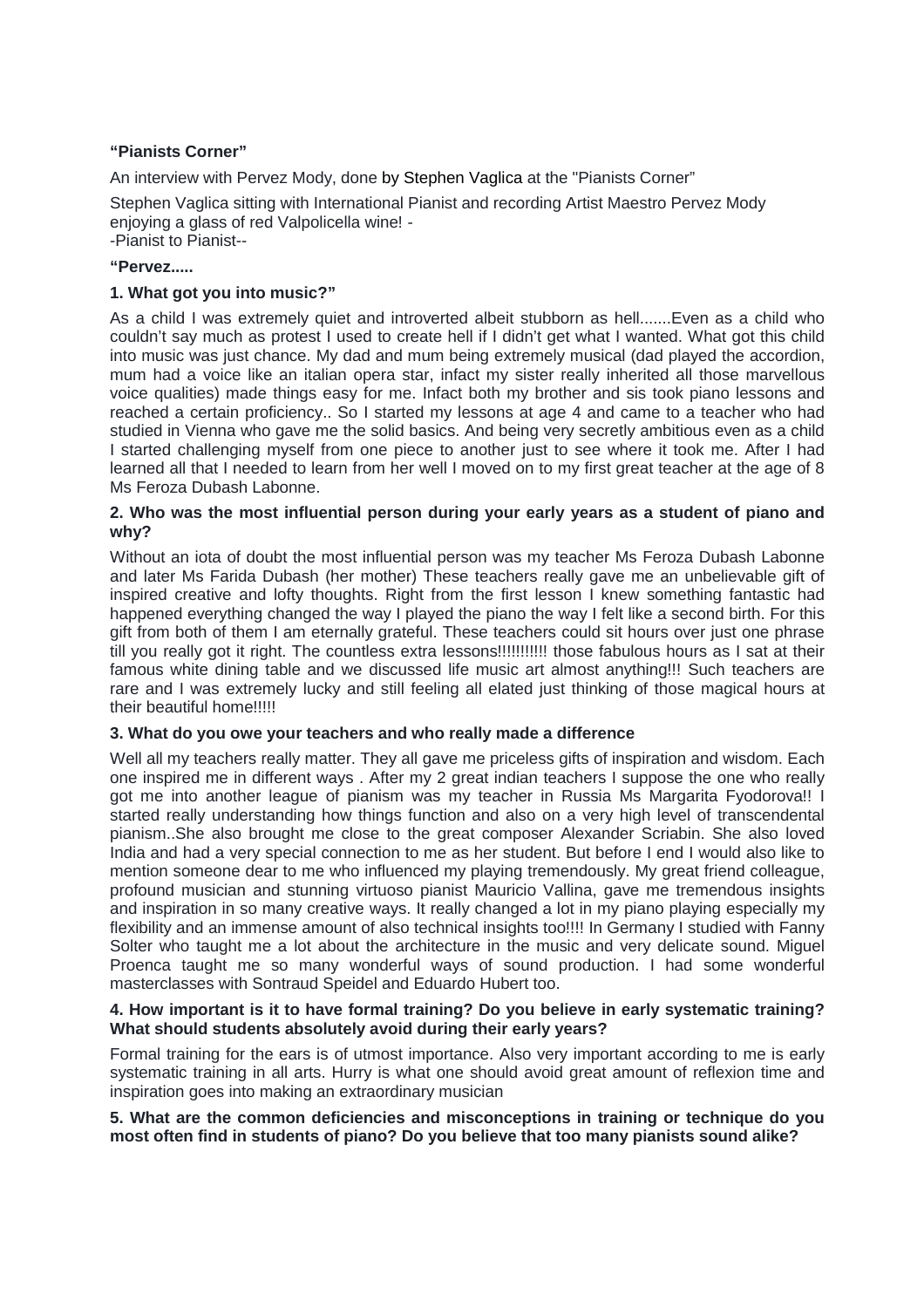Piano playing is art on the highest level. Common defientcies are a) Problems of sound( due to the technique of banging and not listening) b) no knowledge of rhythm and solfeggio usually dry metronomic boring interpretations and that too with wrong rhythm c) Lack of general knowledge about art literature religion and culture in general. Creates interpretation with bad taste and uncalled for excesses( especially when they try to copy interpretations from a CD which cracks me up everytime)))))))))))))) d) Sounding alike is because they copy from cds!!!

## **6. Many complain that today's pianists have lost the " culture of sound". That they care more about speed and empty bravura. Do you agree? And if so why do you suppose this is happening?**

To be honest nowadays when I go to recital of a pianist I find they are trying to be clinically clean in their playing but the playing is slow and stodgy. Of course there are exceptions but thats my feeling. And when they play real fast it is unclear and muddled. So to learn to play real fast you got to practise in a certain way without resistance and not thump into the piano.....lightness and flexibility are the secret to virtuoso playing also a profound knowledge of the piano action which very few pianists really know about. If you dont know the G spot in the piano keys you will always struggle to play fast. And unfortuneately this can only be learnt on a grand piano. An upright doesnt have that action!!!!!!!!!!!!!!!!!!!!!!



# **7. Which are the composers that are absolutely necessary to study for a complete development for a concert artist? Can you suggest some specific works?**

The composer to be really heard and studied in great depth are J.S Bach L van Beethoven F Chopin C Debussy and from the modern epoch A. Schönberg ( I can already see a lot of raised eyebrows) works of Bach sonatas of Beethoven Nocturnes of Chopin Preludes of Debussy and from Schönberg anything dodecaphonic.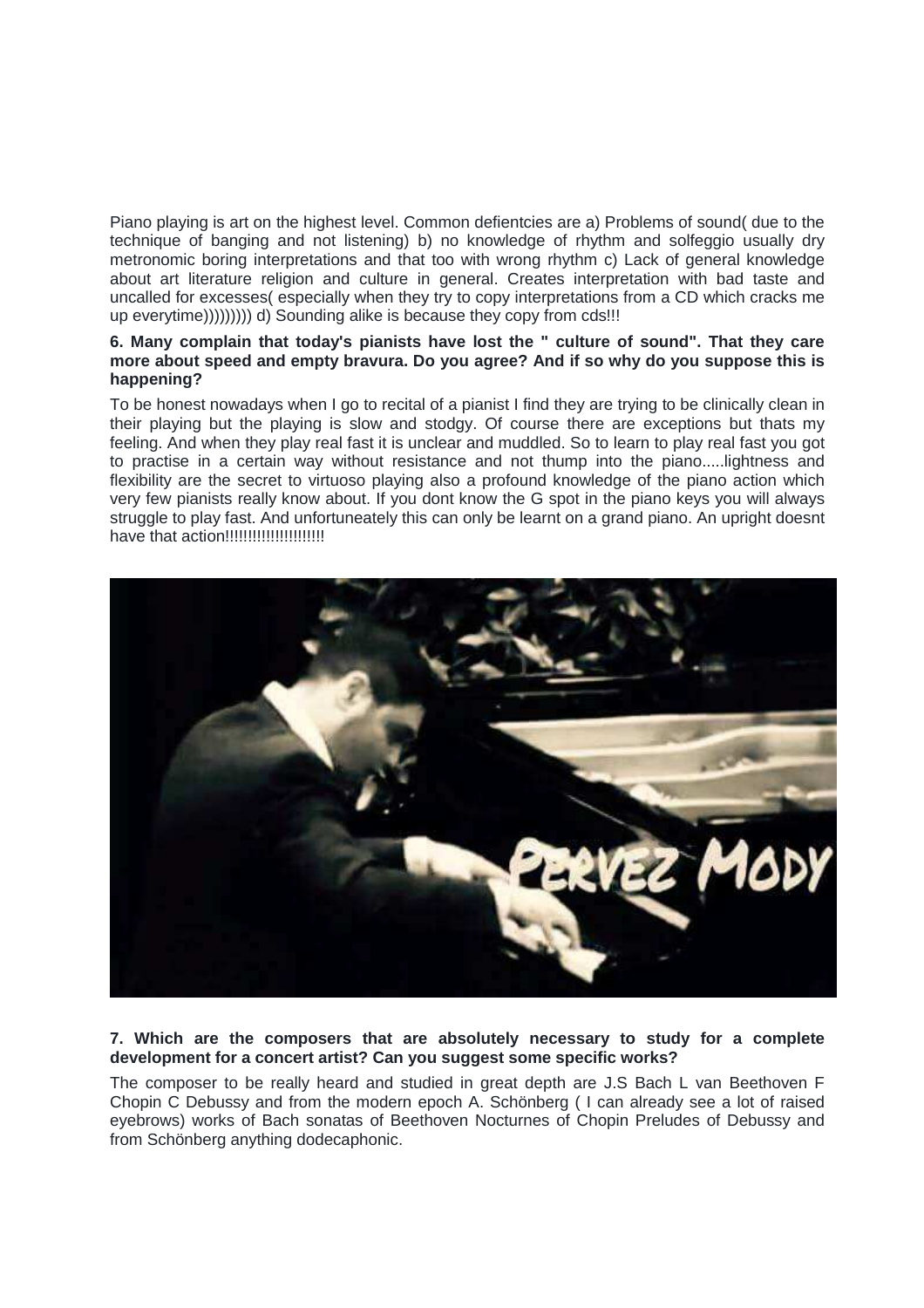### **8. How important is to expand your repertoire to include contemporary composers? Do you feel that the "greats" of the past are played to death?**

Absolutely we all need more contemporary composers in our repertoire sometimes we all get a bit complacent about this very important aspect. But then there are also so many ignored greats of the past too!!!!!!

### **9. Can you give us your reflections upon music as a career? Specifically, what do you like most about performing and what do you dislike most?**

Music as a career is perhaps the most misunderstood of the arts. The whole concept of a career is extremely delcate. Some take it as business, some take it as a vocation, I know that some take it as a last resort too!!!!! I personally try to take it as way of life as way of creation and also as a a way of spreading profound deep vibrations into the universe as a secret message decoded. What I love about the profession is the travel and seeing different people places experiences. What I dont like about the profession is constant practise (As a piano student at the famous moscow conservatoire I used to read Tolstoi when I practised demanding passages . Later I gave up this nasty habit! But I still read Tolstoi.........

#### **10. What are your views on competitions and what should teachers and students expect from that experience? Are they the only vehicle to success?**

The concept of art goes way beyond all competitions !!!!!!! I am radically opposed to all such methods although I won a few in my youth and childhood.......... the way to a musical career is to be a good musician not an athletic ability to play trills and frills( although I have natural ability with my trills.( wicked smile)

## **11. What do you do to prepare a work new to you for performance and how long does it take?**

Well first I learn the work in my head without the piano))))) This is tiresome at times but it sticks well with me.......and its pretty good with details and being exact about all the finer aspects. Once that has been done sit at the piano to play and make the demanding passages work out better. And when everything is going like I think it should then I try to record it and listen as a check. But the real mellowing of a great work of art takes sometimes months and years. Ok I have to admit that I have a very good memory and that makes things pretty easy for the learning process. To learn polyphony one must use nrs pianists will understand what Im talking about)))))

## **12. Is it normal to feel nervous before playing? How do deal with pre-performance "jitters" and what is your pre-concert routine**

Nerves is pretty normal))) Horrendous fear is detrimental. It should be a balance of a healthy anxiousness. I always try to play my programme atleast once completely through on the piano that I am about to perform. That brings down the jitters)))) Sadly due to schedule doesnt always work!!!!!!! There is also a secret workout in the mind before every performance. But then that has to remain a secret since it is often misunderstood.

## **13. What was your most memorable performing experience and why?**

Without sounding melodramatic the most memorable performing experience in my life was playing for a hearing impaired girl who was my student. That thrilled and inspired grateful face next to me was without comparison to all the bravo calls and all the halls and audiences all the praise from experts colleagues put together. I felt eternally blessed!!!!!!!

## **14. What was single handedly the most difficult work you ever performed? Specifically what was so challenging?**

For me it was the Scriabin Concerto )))) Especially the last movement with its scintillating passage work and velvet sound....but with my teacher helping me with her special fingering and wonderful tips it finally turned out fine......( theres a marvellous account of her version on youtube)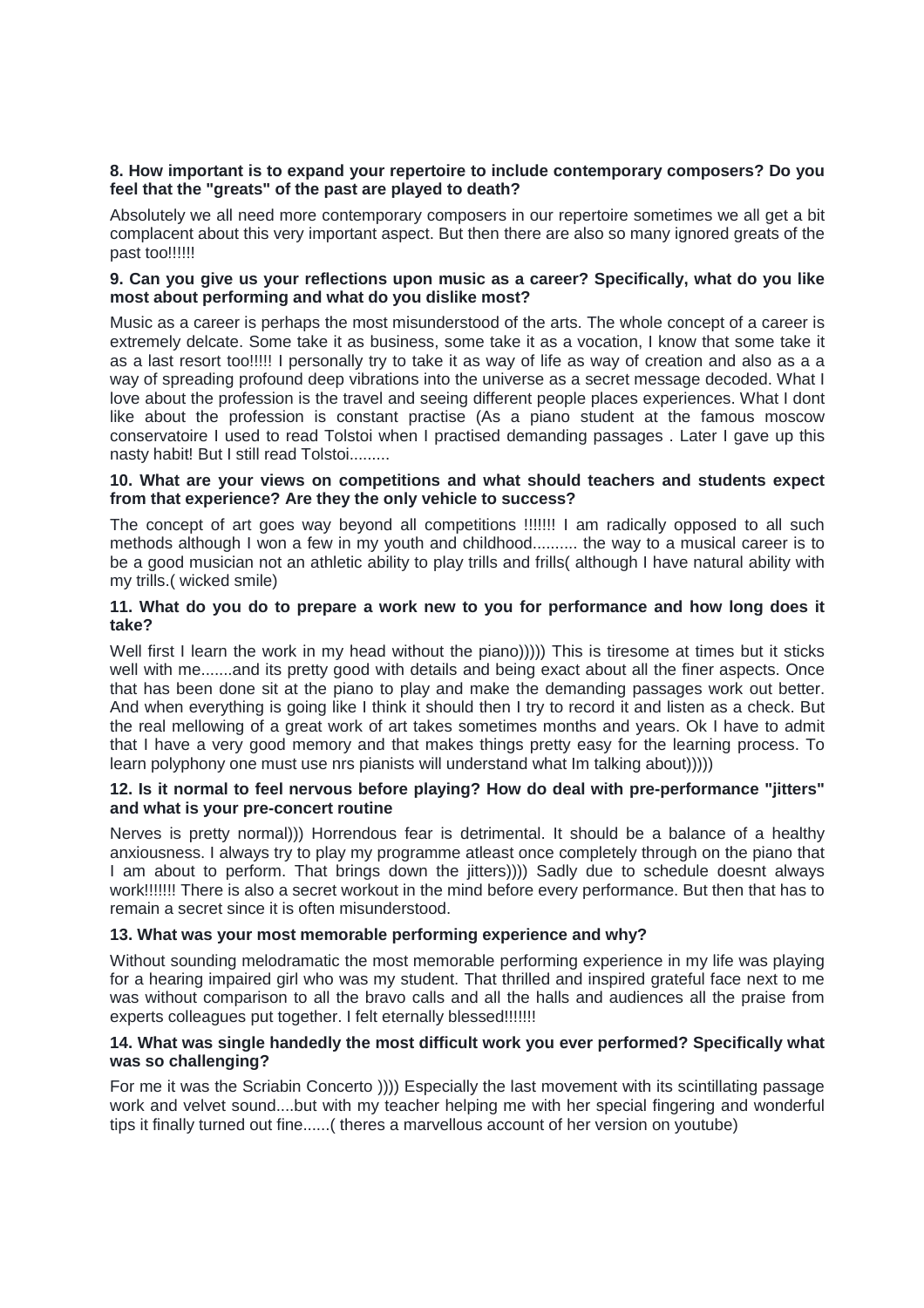# **15. What attributes should the perfect pianist possess? What are truly the most important of these?**

Most important are great willpower and extraordinary talent. Since the life of a concert pianist is full of unexpected twists and turns a very important attribute is enormous flexibility and suppleness in body mind and character.. Physically the pianist has to be extremely strong to withstand the rigours of travel and just being able to play the concerts. And finally the pianist got to have a very emotional deep profound relationship with the music.

## **16. If you had to pick a favorite pianist who would that be? Do you like only their playing or are there other outstanding qualities about them?**

I like the old school of piano playing because it seems more indivisual and exciting. From the recordings and the concerts attended one can very easily be swept away by the charm of a magnetic personality. Already as a child I was mesmerised by the Chopin recordings of the great pianist A. Cortot. Later I discovered V Horowitz in my teens and it had the same effect on me as a joint or something close to ectasy !!! In my late teens as I started out on my Russian adventure I was introduced to V. Sofronitsky by my late teacher Margarita Fyodorova. There was a time too that I was heavily influenced by the pianism of Michelangeli, Later on M Argerich was a very big influence on me too because of her fiery stage presence and unbelievable technique.( heard this great artist many a times and am also very impressed by her humble helpful nature too) If I had to pick just one it would be difficult since I am always evolving and feeling differently.

### **17. Many experts say that classical music is on its way out. That audiences are losing interest. What can we do as musicians to interest more people, children in particular, in classical music?**

According to me this is a very complex problem, It goes back to good taste, upbringing and intelligence. Good taste starts with being well educated and well behaved. How can one expect a child to sit still through a concert when its been allowed to shout and scream at home watch TV 24/7 play computer games and in general be hyperactive just most of the day. Upbringing at home and school is at this moment not very well rounded. It either tends to exaggerate or is absent. By which I mean that many aspects of living and learning are not taught to the child. And finally intelligence nowadays is beginning to really be all virtual (not that I'm against modern methods of learning). I just think one should be taught quality over sheer quantity.

## **18. If you were not a professional musician, what would you have been?**

As a child I wanted to be a pilot ,,,,,,but at this given moment I would have been a healer (there is so much of pain in this world) or doctor.

## **19. Great playing comes with great sacrifice. What is the single thing you regretted giving up to reach your level?**

Well there is one thing I wanted to learn and time was always Maybe in another life!!!! LOL!!





Well my dream concert would be playing the turangalila from O Messiaen with Daniel Barenboim and the Berliner Philarmoniker.. Its always been one of my favourite works!!!!!